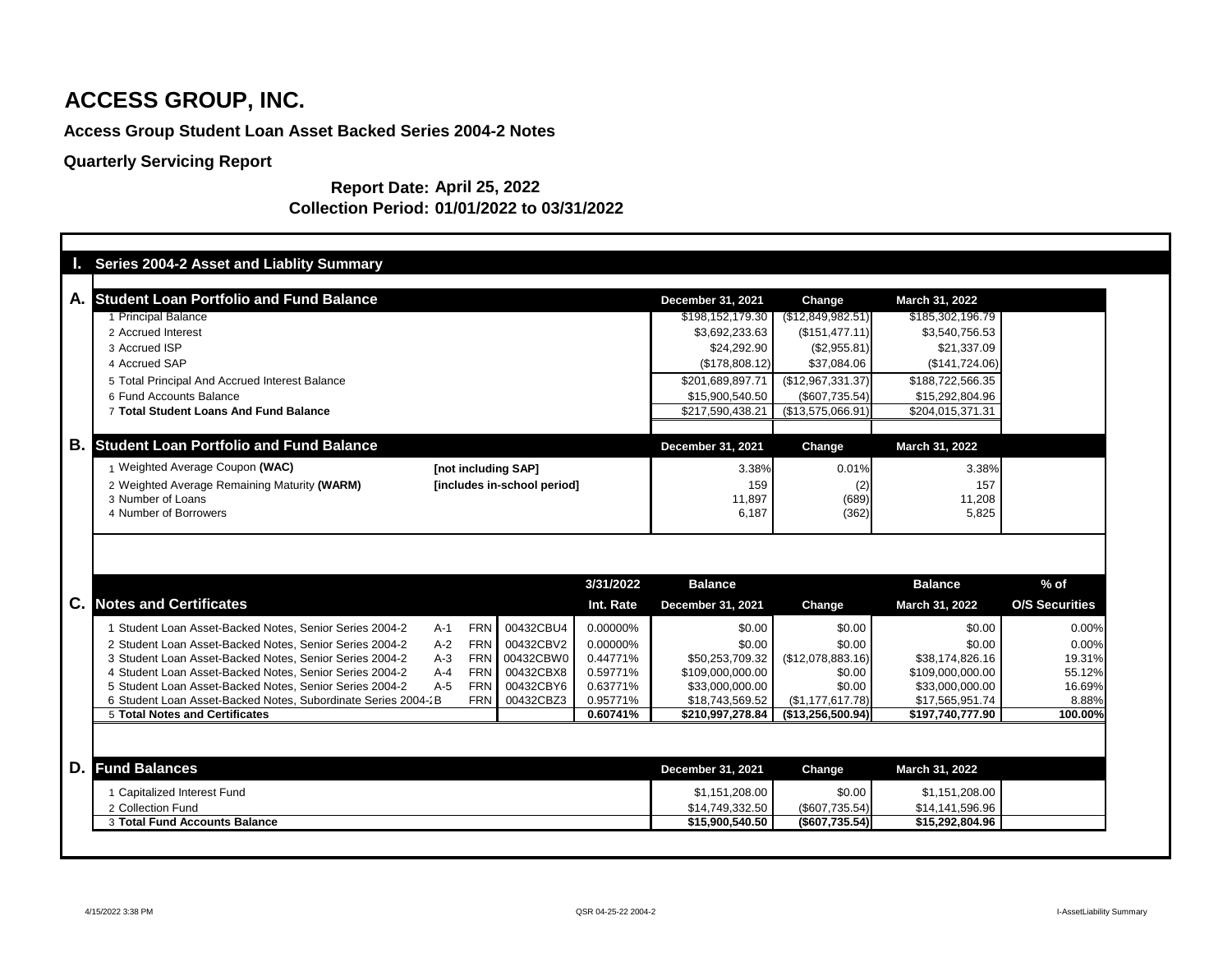# **Access Group Student Loan Asset Backed Series 2004-2 Notes**

|    | II. Series 2004-2 Transactions and Accruals                |                   |                      |                 |
|----|------------------------------------------------------------|-------------------|----------------------|-----------------|
|    |                                                            | <b>Totals</b>     | <b>CONSOLIDATION</b> | <b>STAFFORD</b> |
|    | A. Student Loan Principal Collection Activity              | 3/31/2022         | 3/31/2022            | 3/31/2022       |
|    | <b>Borrower Payments - Total</b>                           | (\$12,465,373.76) | (\$12,350,741.60)    | (\$114,632.16)  |
|    | <b>Claim Payments</b><br>2                                 | (\$616,570.62)    | (\$582, 649.08)      | (\$33,921.54)   |
|    | 3<br>Refunds                                               | \$0.00            | \$0.00               | \$0.00          |
|    | <b>Reversals</b><br>4                                      | \$0.00            | \$0.00               | \$0.00          |
|    | New Acquisitions - Principal<br>5a                         | \$0.00            | \$0.00               | \$0.00          |
|    | <b>Cancellations - Principal</b>                           | \$0.00            | \$0.00               | \$0.00          |
|    | New Acquisitions - Sale Transfers<br>5c                    | \$0.00            | \$0.00               | \$0.00          |
|    | New Acquisitions - Repurchases<br>5d                       | \$0.00            | \$0.00               | \$0.00          |
|    | New Acquisitions - Total<br>5                              | \$0.00            | \$0.00               | \$0.00          |
|    | <b>Total Cash Principal Activity</b><br>6                  | (\$13,081,944.38) | (\$12,933,390.68)    | (\$148,553.70)  |
|    |                                                            |                   |                      |                 |
|    | <b>B. Student Loan Non-Cash Principal Activity</b>         |                   |                      |                 |
|    | <b>Capitalized Interest</b>                                | \$245,682.92      | \$235,302.12         | \$10,380.80     |
|    | New Acquisitions/Cancellations - Fees<br>$\overline{2}$    | \$0.00            | \$0.00               | \$0.00          |
|    | <b>Capitalized Guarantee Fees</b><br>3                     | \$0.00            | \$0.00               | \$0.00          |
|    | Small Balance and Other Adjustments<br>4a                  | \$270.12          | \$0.00               | \$270.12        |
|    | Adjustments - Write-offs<br>4b                             | (\$13,991.17)     | (\$13,892.98)        | (\$98.19)       |
|    | <b>Total Adjustments</b><br>4                              | (\$13,721.05)     | (\$13,892.98)        | \$171.93        |
|    | <b>Total Non-Cash Principal Activity</b><br>5              | \$231,961.87      | \$221,409.14         | \$10,552.73     |
|    |                                                            |                   |                      |                 |
| C. | <b>Total Student Loan Principal Activity</b>               | (\$12,849,982.51) | (\$12,711,981.54)    | (\$138,000.97)  |
|    | D. Student Loan Interest Activity                          |                   |                      |                 |
|    | <b>Borrower Payments - Total</b>                           | (\$1,460,516.42)  | (\$1,445,558.58)     | (\$14,957.84)   |
|    | $\overline{2}$<br><b>Claim Payments</b>                    | (\$29,915.22)     | (\$29,776.83)        | (\$138.39)      |
|    | <b>Reversals</b><br>3                                      | \$0.00            | \$0.00               | \$0.00          |
|    | New Acquisitions - Sale Transfers<br>4a                    | \$0.00            | \$0.00               | \$0.00          |
|    | New Acquisitions - Repurchases<br>4 <sub>b</sub>           | \$0.00            | \$0.00               | \$0.00          |
|    | <b>New Acquisitions Total</b><br>4                         | \$0.00            | \$0.00               | \$0.00          |
|    | <b>Other Adjustments</b><br>5                              | (\$44.00)         | (\$41.76)            | (\$2.24)        |
|    | 6<br><b>Subsidized Gov't Interest Payments</b>             | (\$23,861.61)     | (\$23,273.76)        | (\$587.85)      |
|    | <b>Special Allowance Payments</b><br>7                     | \$168,971.27      | \$178,234.65         | (\$9,263.38)    |
|    | <b>Total Interest Collections</b><br>8                     | (\$1,345,365.98)  | (\$1,320,416.28)     | (\$24,949.70)   |
|    |                                                            |                   |                      |                 |
|    | E. Student Loan Non-Cash Interest Activity                 |                   |                      |                 |
|    | <b>Borrower Accruals</b>                                   | \$1,568,025.75    | \$1,547,581.44       | \$20,444.31     |
|    | Subsidized Gov't Interest - Accrued Interest (ISP)<br>2    | \$21,337.09       | 20,788.22            | 548.87          |
|    | Special Allowance Payments - Accrued<br>3                  | (\$141,724.06)    | (\$145,746.92)       | \$4,022.86      |
|    | Capitalized Interest<br>4                                  | (\$245,682.92)    | $(\$235,302.12)$     | (\$10,380.80)   |
|    | Small Balance and Other Adjustments<br>5a                  | \$2,402.85        | \$2,657.56           | (\$254.71)      |
|    | Adjustments - Write-offs<br>5b                             | (\$1.82)          | (\$1.82)             | \$0.00          |
|    | Other Adjustments - Subsidized Govt Interest (ISP)<br>5c   | (\$431.29)        | (\$422.82)           | (\$8.47)        |
|    | Other Adjustments - Special Allowance Payments (SAP)<br>5d | \$9,836.85        | \$3,018.45           | \$6,818.40      |
|    | 5<br><b>Total Adjustments</b>                              | \$11,806.59       | \$5,251.37           | \$6,555.22      |
|    | 6<br>Fee Accruals                                          | \$14,254.67       | \$13,216.87          | \$1,037.80      |
|    | 7<br><b>Total Non-Cash Interest Adjustments</b>            | \$1,228,017.12    | \$1,205,788.86       | \$22,228.26     |
|    |                                                            |                   |                      |                 |
|    | <b>F. Total Student Loan Interest Activity</b>             | (\$117,348.86)    | (\$114,627.42)       | (\$2,721.44)    |

#### **April 25, 2022 Report Date: Collection Period: 01/01/2022 to 03/31/2022**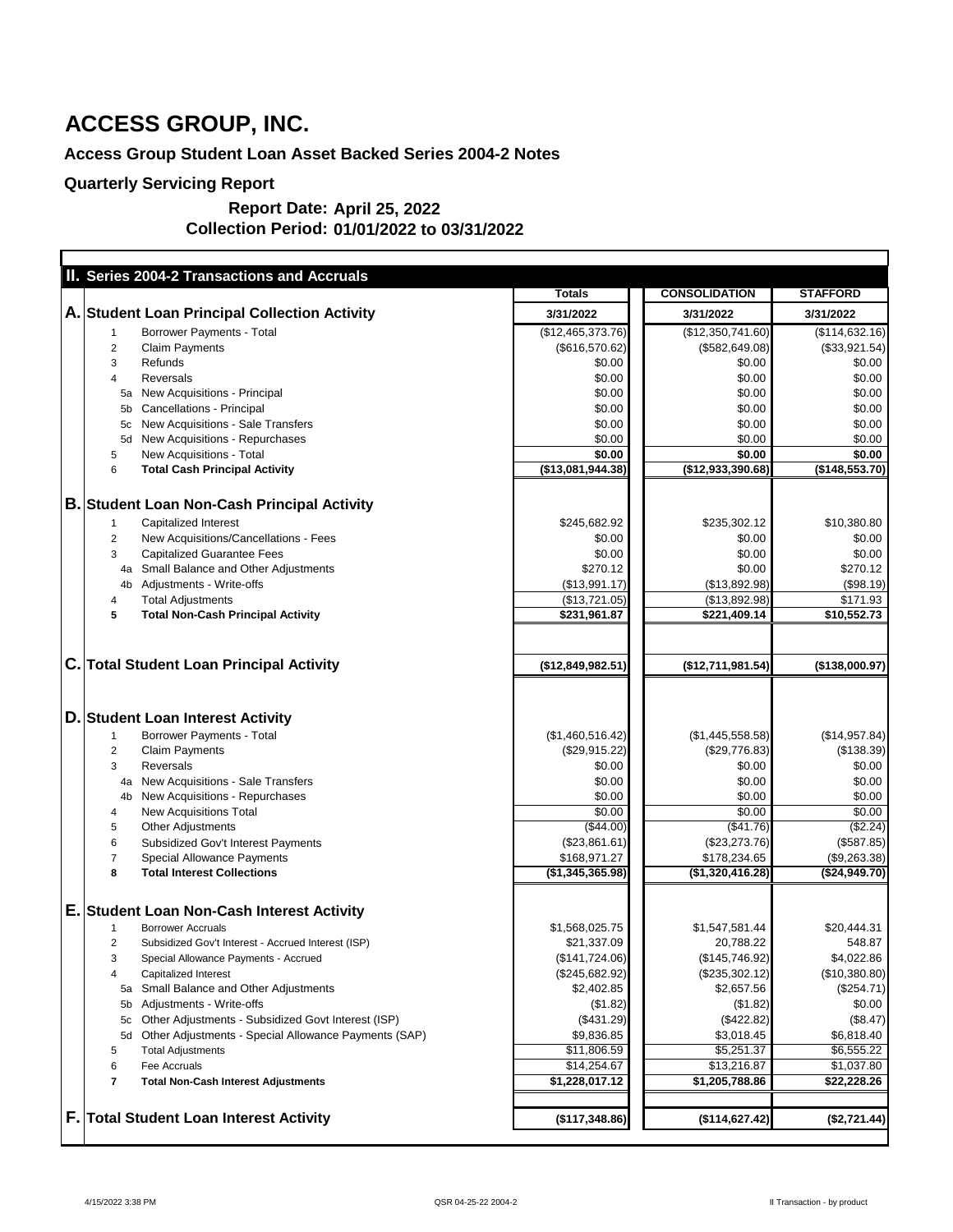# **Access Group Student Loan Asset Backed Series 2004-2 Notes**

# **Report Date: April 25, 2022**

## **Collection Period: 01/01/2022 to 03/31/2022**

| Ш.        | <b>Series 2004-2 Collection Fund Activity</b>                                                                               |                        |                                   |                                       |
|-----------|-----------------------------------------------------------------------------------------------------------------------------|------------------------|-----------------------------------|---------------------------------------|
| A.        | <b>Collection Fund</b>                                                                                                      | March 31, 2022         |                                   |                                       |
|           | <b>Beginning Balance</b>                                                                                                    | \$14,529,136.20        |                                   |                                       |
|           | 2 Transfers to Other Funds                                                                                                  | (\$14,529,136.20)      |                                   |                                       |
|           | 3 Payments Received                                                                                                         | \$13,962,817.42        |                                   |                                       |
|           | 4 Payments Due                                                                                                              | (\$506,946.79)         |                                   |                                       |
|           | 5 Federal Interest Subsidy Payments (net adjustments)                                                                       | \$23,861.61            |                                   |                                       |
|           | 6 Federal Special Allowance Payments                                                                                        | (\$168,971.27)         |                                   |                                       |
|           | 7 Guarantee Payments of Principal                                                                                           | \$616,570.62           |                                   |                                       |
|           | 8 Guarantee Payments of Interest                                                                                            | \$29,915.22            |                                   |                                       |
|           | 9 Misc. Payments Received/Due                                                                                               | \$0.00                 |                                   |                                       |
|           | 10 Sale Proceeds/Repurchases                                                                                                | \$0.00                 |                                   |                                       |
|           | 11 Earnings                                                                                                                 | \$1,037.09             |                                   |                                       |
|           | 12 Counterparty Swap Payments                                                                                               | \$0.00                 |                                   |                                       |
|           | 13 Transfers from Other Funds                                                                                               | \$0.00                 |                                   |                                       |
|           | <b>Ending Balance</b>                                                                                                       | \$13,958,283.90        |                                   |                                       |
|           |                                                                                                                             |                        |                                   |                                       |
|           |                                                                                                                             |                        |                                   |                                       |
| <b>B.</b> | <b>Required Payments Under Waterfall</b>                                                                                    | <b>Payment</b>         | <b>Distribute from Collection</b> | <b>Transfer/Used from Other Funds</b> |
|           | 1a Administration Fund Distributions                                                                                        | \$203,103.38           | \$203,103.38                      | \$0.00                                |
|           | 1b Indenture Trustee Fees                                                                                                   | \$0.00                 | \$0.00                            | \$0.00                                |
|           | 2 Payment of Interest Distribution Amount on Senior Notes or Senior Obligations                                             | 258,215.19             | \$258,215.19                      | \$0.00                                |
|           | 3 Payment of Principal Distribution Amount on Maturing Senior Notes                                                         | \$0.00                 | \$0.00                            | \$0.00                                |
|           | 4 Payment of Interest Distribution Amount on Subordinate Note                                                               | \$42,057.72            | \$42,057.72                       | \$0.00                                |
|           | 5 Payment of Principal up to the Principal Distribution Amount with respect to the notes (Allocation of Principal Payments) | 12,800,158.03          | \$12,800,158.03                   | \$0.00                                |
|           | 6 Allocation to Capitalized Interest Account (maintain minimum balance)                                                     | \$0.00                 | \$0.00                            | \$0.00                                |
|           | 7 Allocation to Revolving Account for originations or refinancing<br>8 Cash Release to Access Group, Inc.                   | \$0.00<br>\$654,749.58 | \$0.00<br>\$654,749.58            | \$0.00<br>\$0.00                      |
|           |                                                                                                                             |                        |                                   |                                       |
|           | 9 Total Payments                                                                                                            | \$13,958,283.90        | \$13,958,283.90                   | \$0.00                                |
|           |                                                                                                                             |                        |                                   |                                       |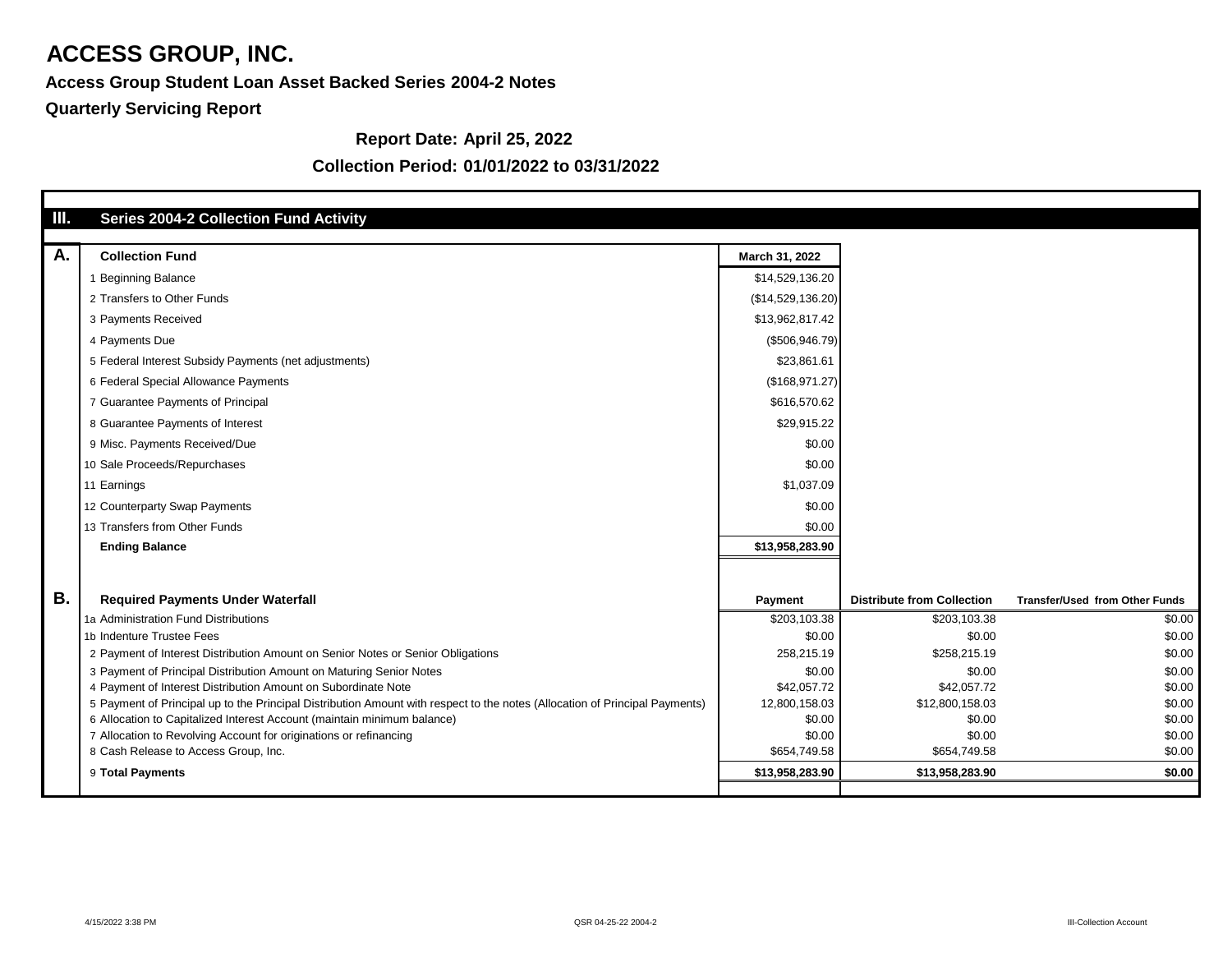**Access Group Student Loan Asset Backed Series 2004-2 Notes**

| IV.       | <b>Series 2004-2 Notes Waterfall for Distributions</b>                                     |                          |                      |                      |
|-----------|--------------------------------------------------------------------------------------------|--------------------------|----------------------|----------------------|
|           |                                                                                            |                          | Remaining            | <b>CAP   Account</b> |
|           |                                                                                            |                          | <b>Funds Balance</b> | <b>Used</b>          |
| Α.        | <b>Total Available Funds</b>                                                               | \$13,958,283.90          | \$13,958,283.90      | \$0.00               |
| <b>B.</b> | <b>Administration Funds</b>                                                                | \$203,103.38             | \$13,755,180.52      | \$0.00               |
| C.        | Payment of Interest Distribution Amount on Senior Notes or Senior Obligations:             |                          |                      |                      |
|           | Student Loan Asset-Backed Notes, Senior Series 2004-2 A-1 FRN                              | \$0.00                   | \$13,755,180.52      | \$0.00               |
|           | 2 Student Loan Asset-Backed Notes, Senior Series 2004-2 A-2 FRN                            | \$0.00                   | \$13,755,180.52      | \$0.00               |
|           | 3 Student Loan Asset-Backed Notes, Senior Series 2004-2 A-3 FRN                            | \$42,728.13              | \$13,712,452.39      | \$0.00               |
|           | 4 Student Loan Asset-Backed Notes, Senior Series 2004-2 A-4 FRN                            | \$162,875.98             | \$13,549,576.41      | \$0.00               |
|           | 5 Student Loan Asset-Backed Notes, Senior Series 2004-2 A-5 FRN                            | \$52,611.08              | \$13,496,965.33      | \$0.00               |
|           | <b>Total Interest Distribution on Senior Notes or Obligations:</b>                         | $\overline{$258,215.19}$ |                      |                      |
| D.        | Payment of Principal Distribution Amount on Maturing Senior Notes or Senior Obligations:   |                          |                      |                      |
|           | Student Loan Asset-Backed Notes, Senior Series 2004-2 A-1 FRN                              | \$0.00                   | \$13,496,965.33      | \$0.00               |
|           | 2 Student Loan Asset-Backed Notes, Senior Series 2004-2 A-2 FRN                            | \$0.00                   | \$13,496,965.33      | \$0.00               |
|           | 3 Student Loan Asset-Backed Notes, Senior Series 2004-2 A-3 FRN                            | \$0.00                   | \$13,496,965.33      | \$0.00               |
|           | 4 Student Loan Asset-Backed Notes, Senior Series 2004-2 A-4 FRN                            | \$0.00                   | \$13,496,965.33      | \$0.00               |
|           | 5 Student Loan Asset-Backed Notes, Senior Series 2004-2 A-5 FRN                            |                          |                      | \$0.00               |
|           |                                                                                            | \$0.00<br>\$0.00         | \$13,496,965.33      |                      |
|           | <b>Total Principal Distribution on Maturing Senior Notes or Obligations:</b>               |                          |                      |                      |
| Ε.        | Payment of Interest Distribution Amount on Subordinate Notes or Obligations:               |                          |                      |                      |
|           | Student Loan Asset-Backed Notes, Senior Series 2004-2 B FRN                                | \$42,057.72              | \$13,454,907.61      | \$0.00               |
|           | <b>Total Interest Distribution on Subordinate Note:</b>                                    | \$42,057.72              |                      |                      |
| F.        | Allocation to Capitalized Interest Account                                                 | \$0.00                   | \$13,454,907.61      | \$0.00               |
| G         | Payment of Principal up to the Principal Distribution Amount with respect to the notes:    |                          |                      |                      |
|           | I Student Loan Asset-Backed Notes, Senior Series 2004-2 A-1 FRN                            | \$0.00                   | \$13,454,907.61      | \$0.00               |
|           | 2 Student Loan Asset-Backed Notes, Senior Series 2004-2 A-2 FRN                            | \$0.00                   | \$13,454,907.61      | \$0.00               |
|           | 3 Student Loan Asset-Backed Notes, Senior Series 2004-2 A-3 FRN                            | \$11,663,078.66          | \$1,791,828.95       | \$0.00               |
|           | 4 Student Loan Asset-Backed Notes, Senior Series 2004-2 A-4 FRN                            | \$0.00                   | \$1,791,828.95       | \$0.00               |
|           | 5 Student Loan Asset-Backed Notes, Senior Series 2004-2 A-5 FRN                            | \$0.00                   | \$1,791,828.95       | \$0.00               |
|           | 6 Student Loan Asset-Backed Notes, Subordinate Series 2004-2 B FRN                         | \$1,137,079.37           | \$654,749.58         | \$0.00               |
|           | <b>Total Principal Distribution on Notes or Obligations:</b>                               | \$12,800,158.03          |                      |                      |
| н         | Payment of Interest Distribution Amount on Subordinate Note if not already previously paid | \$0.00                   | \$654,749.58         | \$0.00               |
|           | <b>Cash Release to Access Group, Inc.</b>                                                  | \$654,749.58             | \$0.00               | (\$0.00)             |
|           |                                                                                            |                          |                      |                      |

# **Report Date: April 25, 2022 Collection Period: 01/01/2022 to 03/31/2022**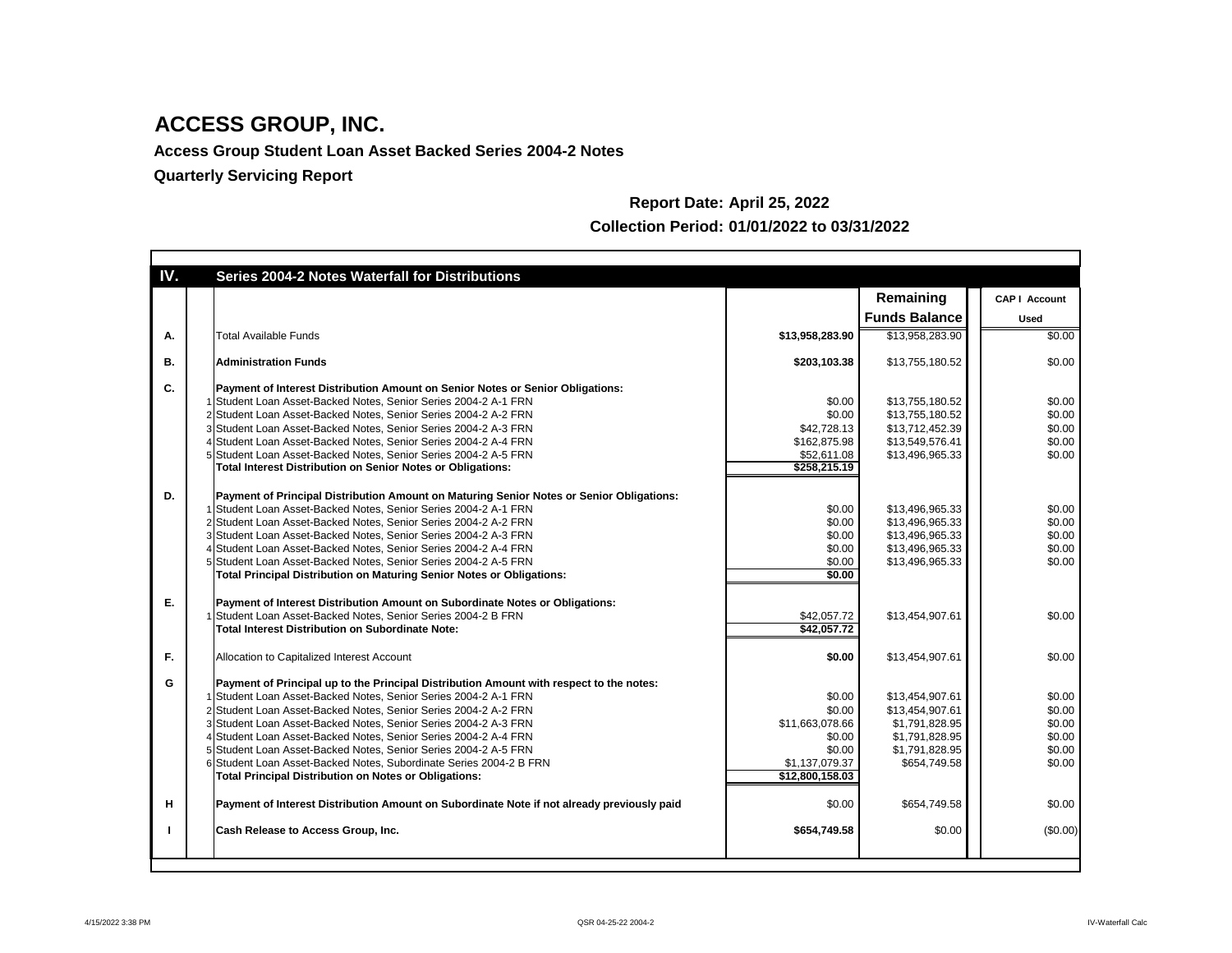**Access Group Student Loan Asset Backed Series 2004-2 Notes Quarterly Servicing Report**

**Report Date: April 25, 2022**

**Collection Period: 01/01/2022 to 03/31/2022**

| V. Series 2004-2 Asset Percentages                                                                       |                  |
|----------------------------------------------------------------------------------------------------------|------------------|
|                                                                                                          |                  |
| А.<br><b>Senior Asset Percentage</b>                                                                     |                  |
| 1 Aggregate Student Loan Principal Balance                                                               | \$185,302,196.79 |
| 2 Borrower Interest to be capitalized upon repayment                                                     | \$336,465.00     |
| 3 Fund Balances (a)                                                                                      | \$1,151,364.28   |
| 4 Senior Notes Outstanding (b)                                                                           | \$168,511,747.50 |
| <b>Senior Asset Percentage</b>                                                                           | 110.85%          |
| Β.<br><b>Total Asset Percentage</b>                                                                      |                  |
| 1 Aggregate Student Loan Principal Balance                                                               | \$185,302,196.79 |
| 2 Borrower Interest to be capitalized upon repayment                                                     | \$336,465.00     |
| 3 Fund Balances (a)                                                                                      | \$1,151,364.28   |
| 4 All Notes Outstanding (b)                                                                              | \$184,940,619.87 |
| <b>Total Asset Percentage</b>                                                                            | 101.00%          |
| (a) Fund account balances are as of the distribution date and not the end of period collection date      |                  |
| (b) Notes Outstanding balances are as of the distribution date and not the end of period collection date |                  |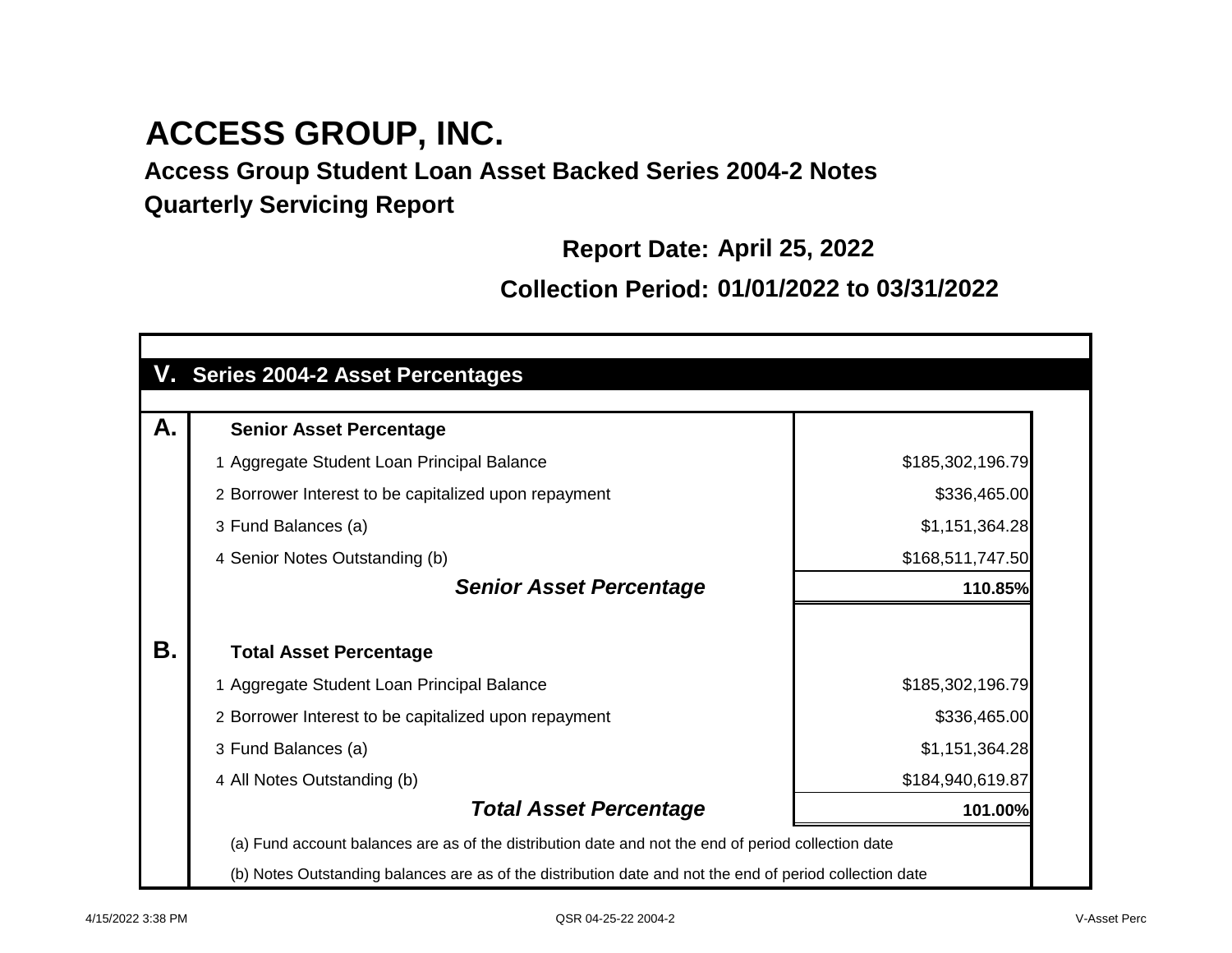# **Access Group Student Loan Asset Backed Series 2004-2 Notes**

**Quarterly Servicing Report**

## **Report Date: April 25, 2022**

## **Collection Period: 01/01/2022 to 03/31/2022**

|    | VI. Series 2004-2 Portfolio Characteristics |                           |                                |                            |
|----|---------------------------------------------|---------------------------|--------------------------------|----------------------------|
|    |                                             |                           |                                |                            |
|    |                                             | <b>Number</b><br>of Loans | <b>Dollar</b><br><b>Amount</b> | $%$ of<br><b>Portfolio</b> |
| А. | <b>Loan Type Distribution:</b>              |                           |                                |                            |
|    | 1 Subsidized Stafford                       | 266                       | \$1,402,524.02                 | 0.76%                      |
|    | 2 UnSubsidized Stafford                     | 266                       | \$2,420,434.01                 | 1.31%                      |
|    | 3 Consolidation                             | 10,676                    | \$181,479,238.76               | 97.94%                     |
|    | 4 Total By Loan Type Distribution (a)       | 11,208                    | \$185,302,196.79               | 100.00%                    |
|    |                                             |                           |                                |                            |
|    |                                             |                           |                                |                            |
| Β. | <b>Borrower Status Distribution:</b>        |                           |                                |                            |
|    | 1 In-School                                 |                           | \$0.00                         | 0.00%                      |
|    | 2 In-School Consolidations                  | 0                         | \$0.00                         | 0.00%                      |
|    | 3 Grace                                     | 0                         | \$0.00                         | 0.00%                      |
|    | 4 Deferment                                 | 137                       | \$2,305,968.61                 | 1.24%                      |
|    | 5 Forbearance                               | 147                       | \$4,095,758.69                 | 2.21%                      |
|    | 6 Repayment                                 | 10,905                    | \$178,373,792.55               | 96.26%                     |
|    | 7 Claims                                    | 19                        | \$526,676.94                   | 0.28%                      |
|    | 8 Total By Borrower Status Distribution     | 11,208                    | \$185,302,196.79               | 100.00%                    |
|    |                                             |                           |                                |                            |
| C. | <b>School Type Distribution:</b>            |                           |                                |                            |
|    | 1 Graduate                                  | 11,144                    | \$185,186,501.17               | 99.94%                     |
|    | 2 Undergraduate                             | 64                        | \$115,695.62                   | 0.06%                      |
|    | 3 Total By School Type Distribution         | 11,208                    | \$185,302,196.79               | 100.00%                    |
|    |                                             |                           |                                |                            |
|    |                                             |                           |                                |                            |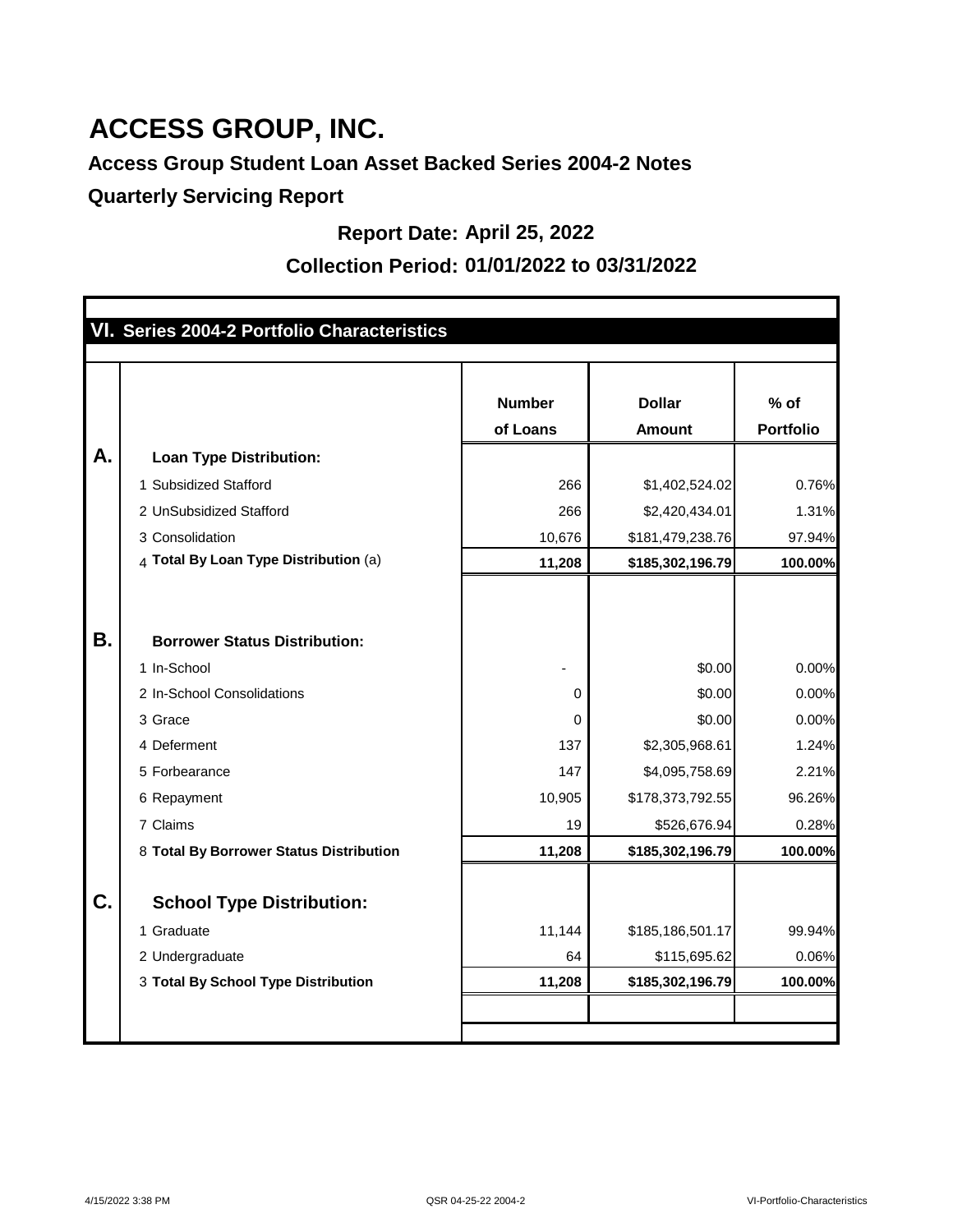|           | VII. Series 2004-2 Notes                                                                                                                                                   |             |                                                                                      |                                                     |                  | <b>Portfolio Status By Loan Type</b>                                                   |                                                     |                                      |                                                                                                         |                                                     |  |
|-----------|----------------------------------------------------------------------------------------------------------------------------------------------------------------------------|-------------|--------------------------------------------------------------------------------------|-----------------------------------------------------|------------------|----------------------------------------------------------------------------------------|-----------------------------------------------------|--------------------------------------|---------------------------------------------------------------------------------------------------------|-----------------------------------------------------|--|
|           | <b>Subsidized Stafford</b>                                                                                                                                                 |             |                                                                                      |                                                     |                  | <b>Unsubsidized Stafford</b>                                                           |                                                     |                                      | <b>Consolidations</b>                                                                                   |                                                     |  |
|           | <b>Status</b>                                                                                                                                                              | # of Loans  | Amount (\$)                                                                          | Percentage (%)                                      | # of Loans       | Amount (\$)                                                                            | Percentage (%)                                      | # of Loans                           | Amount (\$)                                                                                             | Percentage (%)                                      |  |
|           | <b>INTERIM:</b>                                                                                                                                                            |             | <b>Includes Accrued Int.</b>                                                         |                                                     |                  | <b>Includes Accrued Int.</b>                                                           |                                                     |                                      | <b>Includes Accrued Int.</b>                                                                            |                                                     |  |
| Α.        | <b>In-School</b><br>Current                                                                                                                                                |             | \$0.00                                                                               | 0.00%                                               |                  | \$0.00                                                                                 | 0.00%                                               | 85                                   | \$1,534,243.50                                                                                          | 0.83%                                               |  |
| <b>B.</b> | <b>Grace</b><br>Current                                                                                                                                                    |             | \$0.00                                                                               | 0.00%                                               |                  | \$0.00                                                                                 | 0.00%                                               |                                      | \$0.00                                                                                                  | 0.00%                                               |  |
| C.        | <b>TOTAL INTERIM</b>                                                                                                                                                       | $\mathbf 0$ | \$0.00                                                                               | 0.00%                                               | $\boldsymbol{0}$ | \$0.00                                                                                 | 0.00%                                               | 85                                   | \$1,534,243.50                                                                                          | 0.83%                                               |  |
| D.        | <b>REPAYMENT:</b><br><b>Active</b><br>Current<br>1-29 Days Delinquent<br>30-59 Days Delinquent<br>60-89 Days Delinquent<br>90-119 Days Delinquent<br>> 120 Days Delinquent | 213<br>10   | \$1,096,309.85<br>\$73,882.21<br>\$25,498.28<br>\$0.00<br>\$28,969.58<br>\$36,895.51 | 76.39%<br>5.15%<br>1.78%<br>0.00%<br>2.02%<br>2.57% | 210<br>12        | \$1,800,825.88<br>\$147,575.62<br>\$83,119.07<br>\$0.00<br>\$45,173.61<br>\$116,178.08 | 72.27%<br>5.92%<br>3.34%<br>0.00%<br>1.81%<br>4.66% | 9,814<br>419<br>87<br>21<br>27<br>55 | \$162,614,001.98<br>\$10,010,760.23<br>\$2,407,466.49<br>\$563,311.41<br>\$907,643.64<br>\$1,593,404.31 | 87.94%<br>5.41%<br>1.30%<br>0.30%<br>0.49%<br>0.86% |  |
| Ε.        | Deferment:<br>Current                                                                                                                                                      | 14          | \$93,307.77                                                                          | 6.50%                                               | 14               | \$161,638.56                                                                           | 6.49%                                               | 24                                   | \$669,419.68                                                                                            | 0.36%                                               |  |
| F.        | Forbearance:<br>Current                                                                                                                                                    | 10          | \$70,001.11                                                                          | 4.88%                                               | 10               | \$124,608.19                                                                           | 5.00%                                               | 127                                  | \$4,091,835.40                                                                                          | 2.21%                                               |  |
| G.        | <b>Claims</b>                                                                                                                                                              |             | \$10,372.26                                                                          | 0.72%                                               |                  | \$12,546.65                                                                            | 0.50%                                               | 17                                   | \$523,964.45                                                                                            | 0.28%                                               |  |
| Н         | <b>TOTAL REPAYMENT</b>                                                                                                                                                     | 266         | \$1,435,236.57                                                                       | 100.00%                                             | 266              | \$2,491,665.66                                                                         | 100.00%                                             | 10,591                               | \$183,381,807.59                                                                                        | 99.17%                                              |  |
| Л.        | <b>TOTAL PORTFOLIO</b>                                                                                                                                                     | 266         | \$1,435,236.57                                                                       | 100.00%                                             | 266              | \$2,491,665.66                                                                         | 100.00%                                             | 10,676                               | \$184,916,051.09                                                                                        | 100.00%                                             |  |
| J.        | <b>GRAND TOTAL</b>                                                                                                                                                         |             |                                                                                      |                                                     |                  | \$188,842,953.32                                                                       |                                                     |                                      |                                                                                                         |                                                     |  |

## **Report Date: April 25, 2022**

#### **Collection Period: 01/01/2022 to 03/31/2022**

# **ACCESS GROUP, INC.**

# **Access Group Student Loan Asset Backed Series 2004-2 Notes**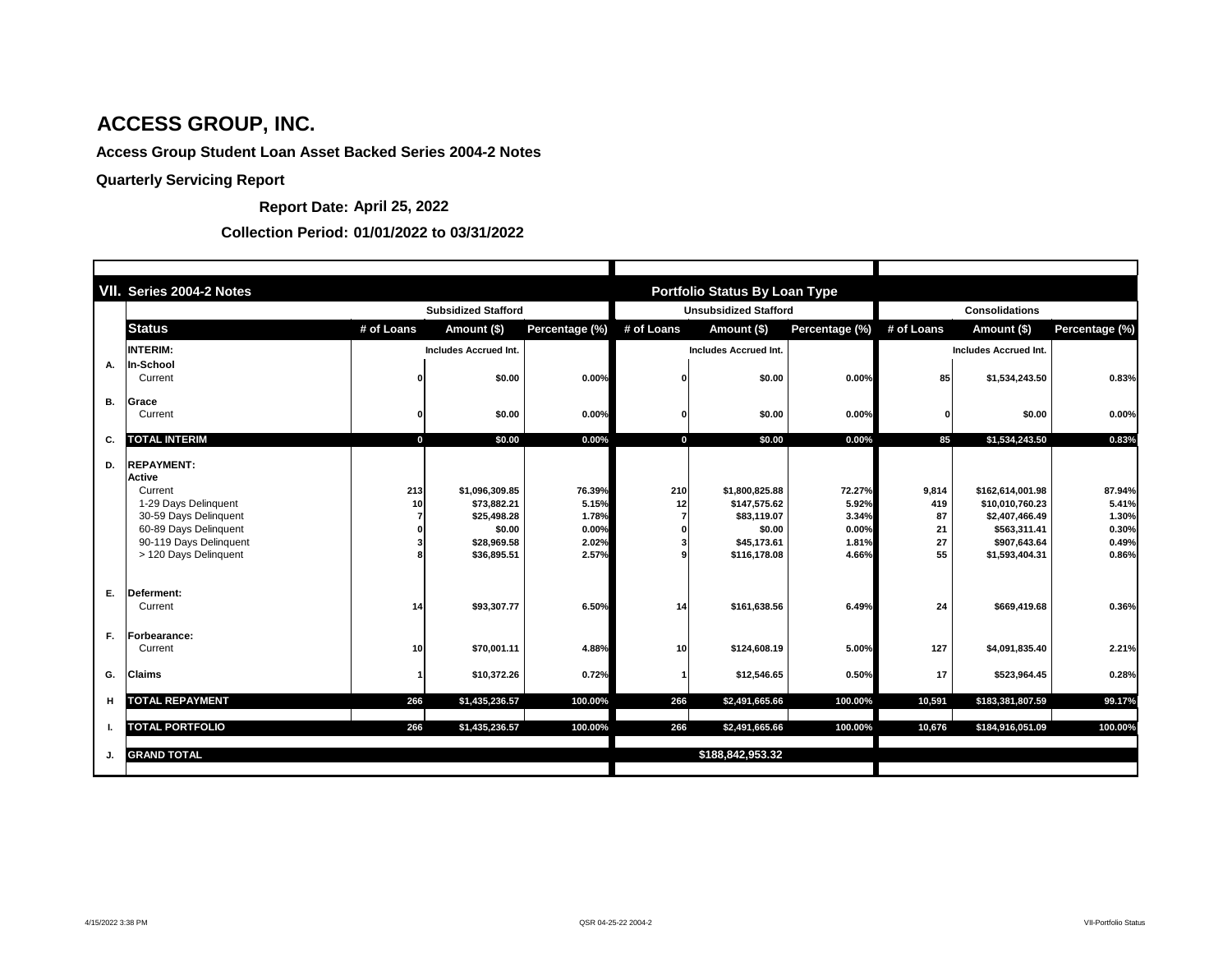**Access Group Student Loan Asset Backed Series 2004-2 Notes Quarterly Servicing Report**

**Report Date: April 25, 2022**

# **Collection Period: 01/01/2022 to 03/31/2022**

|    | VIII. Series 2004-2 Portfolio Summary Report       |                                      |
|----|----------------------------------------------------|--------------------------------------|
|    |                                                    |                                      |
|    | <b>Collection Periodl</b><br><b>Reporting Date</b> | 01/01/2022 to 03/31/2022<br>04/25/22 |
| А. | 1 ABS Notes Outstanding                            | \$197,740,778                        |
| Β. | 1 Total Principal Balance                          | \$185,302,197                        |
|    | 2 Total Fund Accounts Balance                      | \$15,292,805                         |
|    | 3 Total Principal and Accrued Interest Balance     | \$188,722,566                        |
|    | 4 Number of Loans                                  | 11,208                               |
|    | 5 Number of Borrowers                              | 5,825                                |
| C. | 1 Borrower Payments- Principal                     | \$12,465,374                         |
|    | 2 Borrower Payments- Interest                      | \$1,460,516                          |
| D. | 1 Necessary Funds Transfer to Meet Obligations     | \$0                                  |
|    | 2 Administrative Allowance                         | \$203,103                            |
|    | 3 Cash Release to Access Group, Inc.               | \$654,750                            |
| Е. | 1 Weighted Average Coupon (WAC)                    | 3.38%                                |
|    | 2 Weighted Average Remaining Maturity (WARM)       | 157                                  |
| F. | <b>Senior Notes Outstanding</b>                    | \$180,174,826                        |
|    | 2 Subordinate Note Outstanding                     | \$17,565,952                         |
|    | 3 Senior Notes Principal Distribution              | \$12,078,883                         |
|    | 4 Subordinate Note Principal Distribution          | \$1,177,618                          |
|    | 5 Senior Asset Percentage                          | 110.85%                              |
|    | 6 Total Asset Percentage                           | 101.00%                              |
|    |                                                    |                                      |